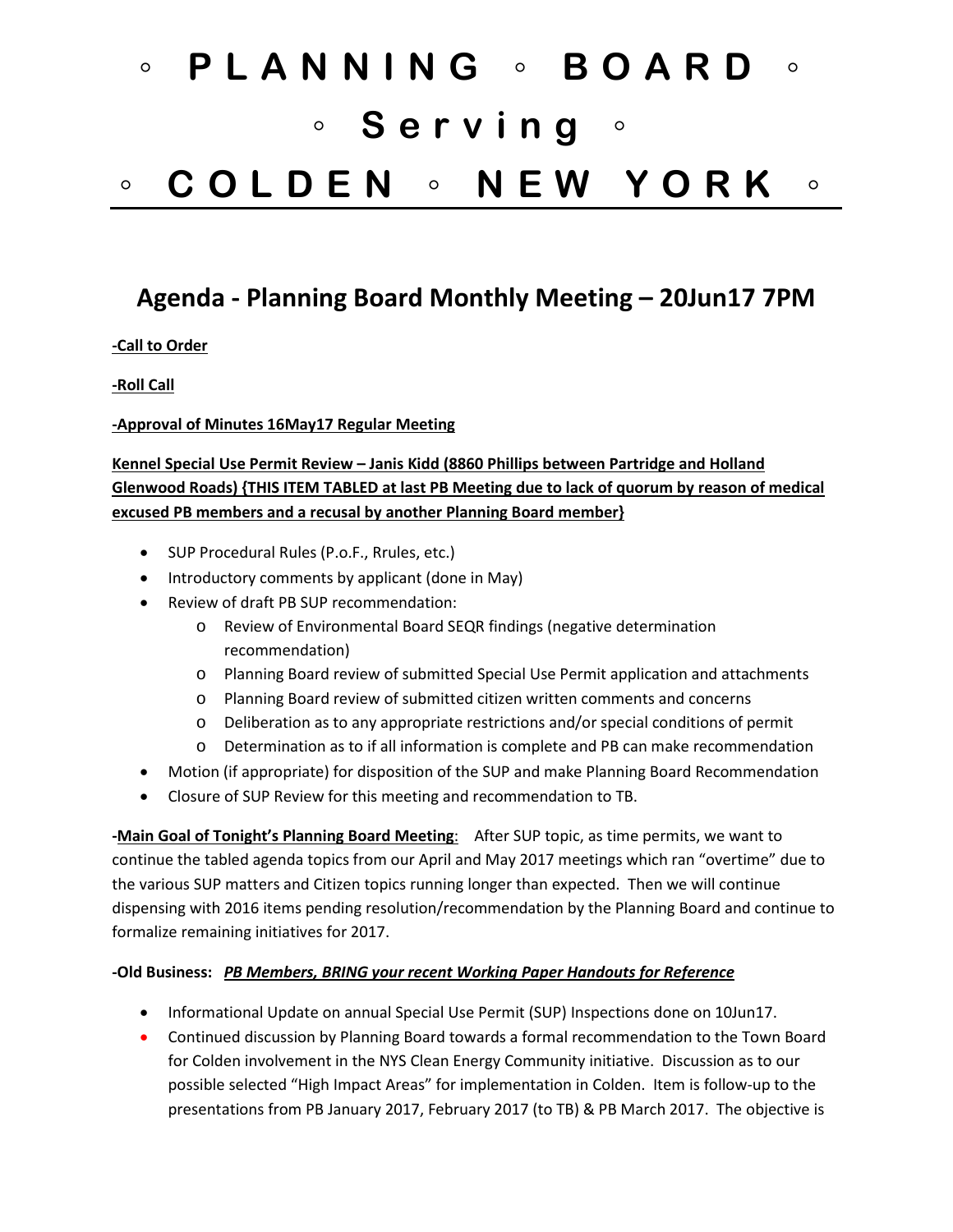to incorporate the CEC into planning for Colden's compliance to support certain NYS initiatives related to the CEC programs.Specific assignments will be made to stimulate progress. Two recommendations for Colden Town Resolution Actions by the Town Board will be discussed and subject to PB concurrence the two recommendations for action will be acted upon and passed up to the Town Board for vote at the upcoming July 2017 TB Meeting.

- Report back and final discussions on Temporary Sign from Feb meeting code, issues which need attention? Board to review comments from PeteN; discuss concerns to determine final Planning Board action item for this sign issue. {10 mins, Pete and Rich)
- Report back and recommended actions, if any, from Historic District/Historic Overlay District working group (5 min, Rich & Frank to lead). Note: At May16 PB meeting coordination and review with new Town Historian took place as to possible mutual interest in this matter; to date no collaboration areas have been identified and general interest is questionable and/or perhaps not applicable. We will determine if we are eliminating this topic for near term considerations.
- Accessory Structure/Use Discussions Bobby will present his initial and continued findings relative to similar nearby Towns code similarity to Colden's regulations. Review concepts between existing Colden code and discuss as to it certain changes should be made to the existing code for some districts. Discussion; after determination of interest, set up subcommittee to review and consider alternatives if appropriate. Discussion with Code Enforcement on issue continues from last meeting. This is reviewed again here due to the lack of quorum at last meeting.
- Continued discussion regarding Animals in certain zoning: Code §108-Various Rabbits and Chickens and Alpaca, etc. – As agreed in March, Rich and Linda will summarize. Discuss possible issues with animals in R1 & R2, RB and Commercial Zones; are there any issues in Ag which abuts to another zoning? Are these any issues in R1/R2 which is defined at the road frontage and back 300' into Ag backland? Possible issue was to limit Ag animals in R-zones. What should apply in the frontage 300' R1 Zone with Ag backland? Issue of Acreage vs. Placement on the parcel also. Discussion and then determine if this is still action item under consideration or has it been dispensed with as a non-issue presently and into the future? Discussion with Code Enforcement continues on this issue with specific examples from recent past.
- *{deferred for June, revised code still pending}: Update on Continued Discussion of Solar/PV Permitting Process & Possible Code, (NEW) must add water management and drainage code requirements for Solar Farms as well as guidance on bonds and setbacks.*
	- o Moratorium for large Solar/PV Farms:
		- In June, passed by Town Board to Extend for the final 6 month period.
	- o Evolutionary Overview of Concerns on Solar/PV:
		- A continued revision of plan due to new guidelines and recommended code is delayed due to recent changes in USP and other NYS parameters.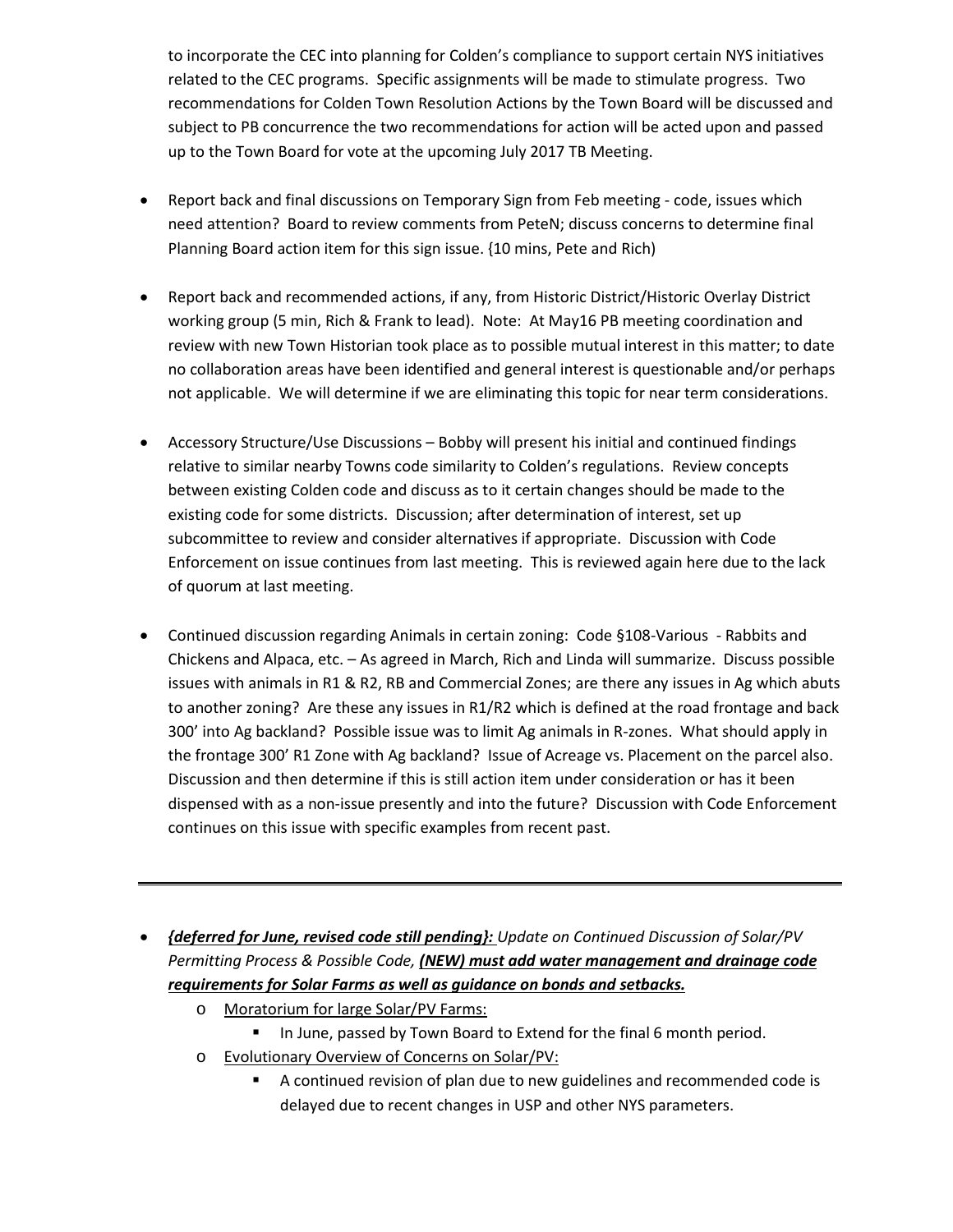- Adding storm water protection and soil erosion provisions for Solar Farms per latest NYS and advisory guidance.
- o Discussion by PB members as to setback ideas for each class of solar based upon recent action by NYS, Solar Smart, and PV Guideline documents, will formalize these ideas in draft local law and incorporate into PB's PV code recommendation:
	- Type 1: MicroPV small consumer units, no town involvement
	- Type 2: Roof Mounted Residence Will be USP only. New USP limit is 25KW (was 12KW) for residence mounted system.
	- Type 3: Roof Mounted Accessory Building Process via USP. Normal accessory setbacks will apply. What process for code enforcement on integrity accessory building and ability to support PV roof loading? New USP allows this category to 25KW so significant PV possible in this class.
	- Type 4: Ground Mounted Accessory Structure PV In latest USP up to 25KW. What setbacks should apply? Normal Accessory Structure setbacks or special setback for this PV use? How about placement on lot? Rear yard preference "recommendation" or more formal code? Should this class be allowed in all zoning?
	- Large Scale / Solar Farm Commercial PV Permitted use in Ag only via SUP, with additional code restrictions for placement on parcel. Setbacks differ in size based upon nature of adjoining parcel. Example is parcel in Ag which has ALL adjoining parcels in Ag versus a parcel at the edge of an Ag zoning whose adjoining parcel is NOT in Ag zoning (ie. zoning boundary issue). Now a concern NYS trainers say is problematic. No large scale within the R-zoning near road for Ag parcels where this is present. Must be 300' back in those cases.
	- **Per recent specific PB questions on bonds: No NYS delegation of authority to** local governments for requirements of performance, abandonment, or other surety bonds. However, Colden will require in a manner similar to the existing bonds for turbines.
	- **Factor in recent court decisions related to superior law in NYS Ag District PV** installations; NYS guidance is that this class is usually exempted from local "burdensome" restrictions or code. A new issue to consider for local laws as Colden restrictions may be waived, even for a SUP situation.
- {Continuing activity into 2017} In the past we have had several briefings from the Erie County Department of Environment and Planning (EC DEP) staff dealing with the Erie Niagara Regional Framework which is a prescriptive planning initiative at the regional WNY level. The UB Regional Institute has created a parallel plan called One Region Forward which is a different look at how the future of WNY can be structured. At the Planning Board January 2017 meeting the UB staff gave short presentation on One Region Forward which is a non-prescriptive plan that is more goals oriented. During 2017 the PB has a goal to review the UB plan to determine if we would like a more detailed in depth presentation at a 2017 PB meeting. In January 2017 PB members were supplied with hardcopy handouts for our files and examination. Walt will also schedule a presentation from EC DEP to update the PB on any new developments with the Framework philosophy. The end goal of this relates to the desire to review and perhaps update the existing